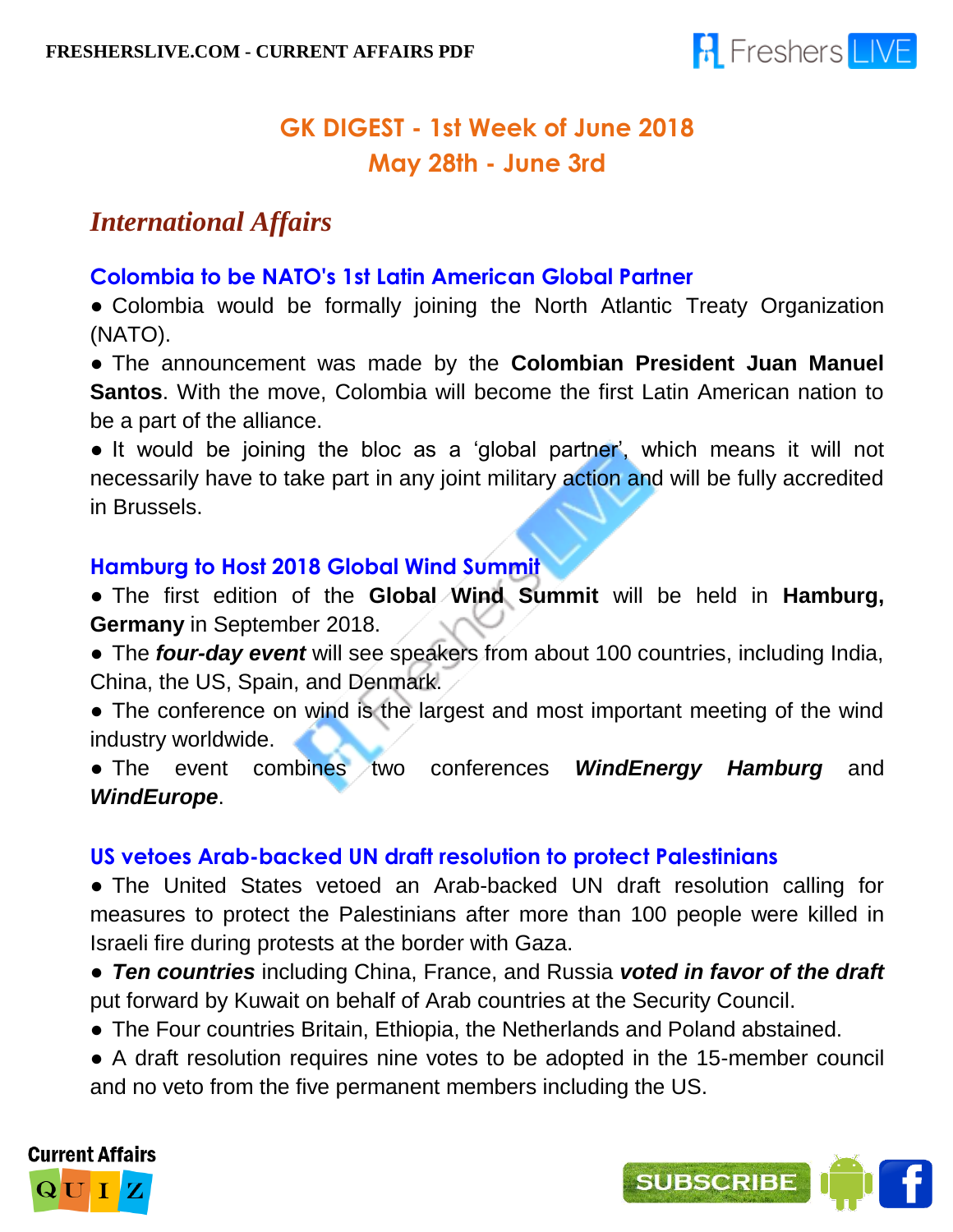

● **US Ambassador Nikki Haley** told the council that the measure was wildly inaccurate in its characterization of recent events in Gaza by condemning Israel for the violence.

• She there is not a single mention of Hamas in the resolution when it is chiefly responsible for the recent violence in Gaza.

● Ms. Haley, the text criticizes the excessive and indiscriminate use of force by Israeli forces against Palestinian civilians, when in fact, it is Hamas that fired 70 rockets indiscriminately into Israeli towns this week.

## **Jordanian PM Hani Mulki submits his resignation to King Abdullah II**

● **Jordanian Prime Minister Hani Mulki** submitted his resignation to **King Abdullah II** on **June 4, 2018**.

- His resignation was submitted in a meeting with the King.
- It comes amid mass protests over price hikes and adoption of a draft income tax reform bill based on recommendations by the International Monetary Fund (IMF).
- The Protests have been taking place across Amman and other towns for the more than four days calling for the removal of Mulki.

• His government had proposed raising the income tax on employees by at least five percent and on companies by between 20 and 40 percent.

## **BRICS nations reaffirm need for comprehensive reform of UN to make it more effective, efficient**

• BRICS nations have reaffirmed the need for a comprehensive reform of the UN, including its Security Council, to make it more effective and efficient.

• The grouping stressed the need to increase the representation of the developing countries so that UNSC can adequately respond to global challenges.

● **External Affairs Minister Sushma Swaraj**, who is on a five-day visit to South Africa, attended the *BRICS Foreign Ministers' meeting* in *Pretoria*.

• After the meeting, the foreign ministers of Brazil, Russia, India, China and South Africa recalled the 2005 World Summit Outcome document and reaffirmed the need for a comprehensive reform of the UN.



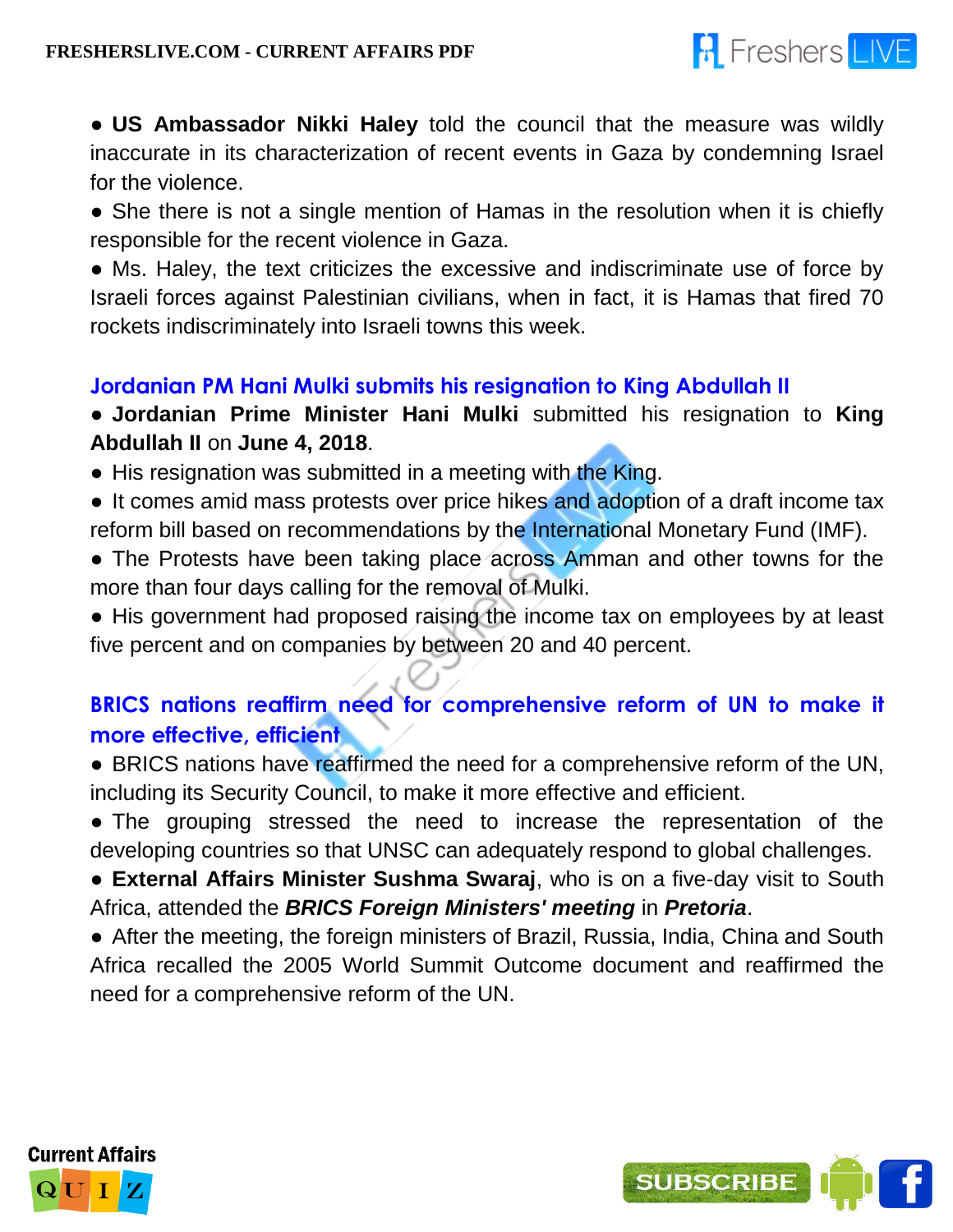

# *National Affairs*

## **Prime Minister Narendra Modi launched Survey on NaMo App**

● Prime Minister Narendra Modi launched *a survey on the NaMo App*, asking people to rate the performance of the government at the Centre and MPs and MLAs in their constituencies.

• He launched the initiative, to mark the completion of four years of the NDA government, which came to power at the Centre in 2014.

## **Akshay Kumar Launched Twin Pit Toilet Technology Campaign**

● Film actor **Akshay Kumar** launched the **twin pit toilet technology campaign** in **New Delhi**.

- The actor appealed everybody to spread the awareness on the issue and make the cleanliness drive more effective.
- The twin pit toilet technology is an Indian invention that collects defecation for a period of five years and then it turns into a valuable organic compost.

## **Gujarat Government Launches Reuse of Treated Waste Water Policy**

● The Gujarat government unveiled its **'Reuse of Treated Waste Water Policy**' which aims to reduce the state's dependence on freshwater sources like the Narmada River.

● *Chief Minister Vijay Rupani* and *Deputy Chief Minister Nitin Patel* launched the policy at a function held in Gandhinagar.

• The policy will promote the use of treated wastewater and will see the setting up of sewage treatment plants (STP) in all major towns and cities of Gujarat.

## **Madhya Pradesh Government decides to regularize 2 lakh 37,000 contractual teachers**

● Madhya Pradesh government decided to **regularize** *2 lakh 37 thousand contractual teachers in the state*.

● The decision was taken at a Cabinet meeting chaired by **Chief Minister Shivraj Singh Chouhan**.

• Union Cabinet also decided that no contractual employee in other government departments will be retrenched.



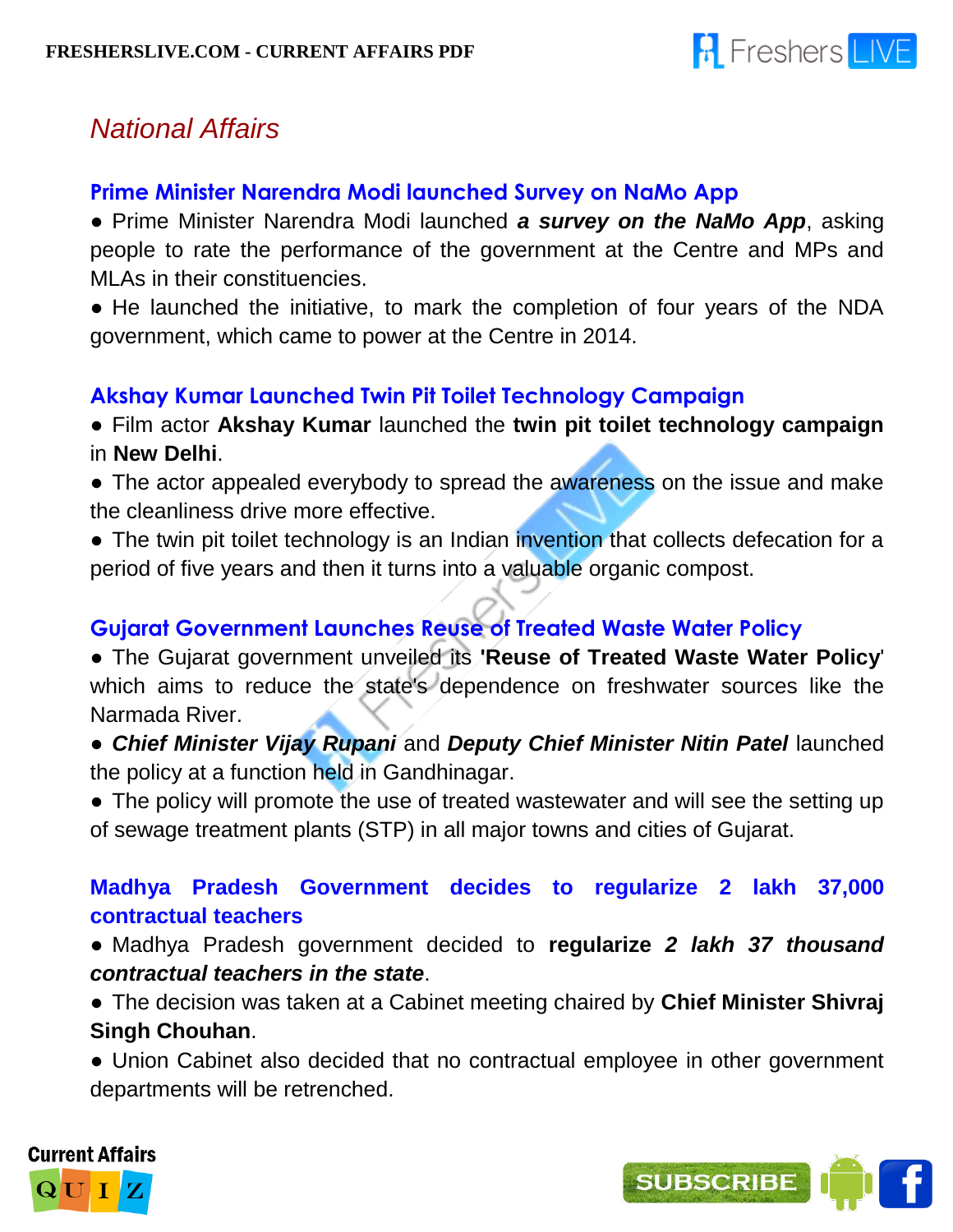

• The Union Cabinet also decided that the contractual staffers will be given 15 days privilege leave, 13 days casual leave and 10 days other leave in a calendar year.

#### **India and World Bank Signed \$500 Million Additional Financing for PMGSY**

● The **Government of India** and the **World Bank** signed a **\$500 million loan agreement** to provide additional financing for the *Pradhan Mantri Gram Sadak Yojana* (PMGSY) Rural Roads Project, implemented by Ministry of Rural Development, Govt. of India, which will build *7,000 km of climate resilient roads*, out of which 3,500 km will be constructed using green technologies.

- The World Bank has supported PMGSY since its inception in 2004.
- The World Bank has built and improved about 35,000 km of rural roads and benefited about eight million people with access to all-weather roads.

● The *\$500 million loan*, from the **International Bank for Reconstruction and Development (IBRD)**, has a 3-year grace period, and a maturity of 10 years.

## **Tata Motors signed MoU with Maharashtra to Promote E-Mobility**

● **Tata Motors** (India's largest automobile company by revenues) signed a MoU with the State Government of Maharashtra for deployment of *1000 Electric*  **Vehicles (EV)** across its range of passenger and commercial vehicles in the State.

- The company also partnered Tata group company, Tata Power Ltd to set up of EV Charging Stations in the State.
- The MoU boosts the Maharashtra Electric Vehicle Policy 2018 in accelerating the adoption of EVs in Maharashtra.

#### **Union Government launches new scheme SevaBhojYojna**

● The **Union Minister of Culture Mahesh Sharma** introduced a new scheme called '**SevaBhojYojna**' to reimburse the central share of CGST and IGST on items for food/Prasad/langar/Bhandara offered free of cost by charitable religious institutions.

• The scheme launched for financial years 2018-19 and 2019-20 with a total outlay of *Rs. 325.00 crores*.

• The scheme seeks to reimburse the central government's share of Central Goods and Services Tax (CGST) and Integrated Goods and Service Tax (IGST)



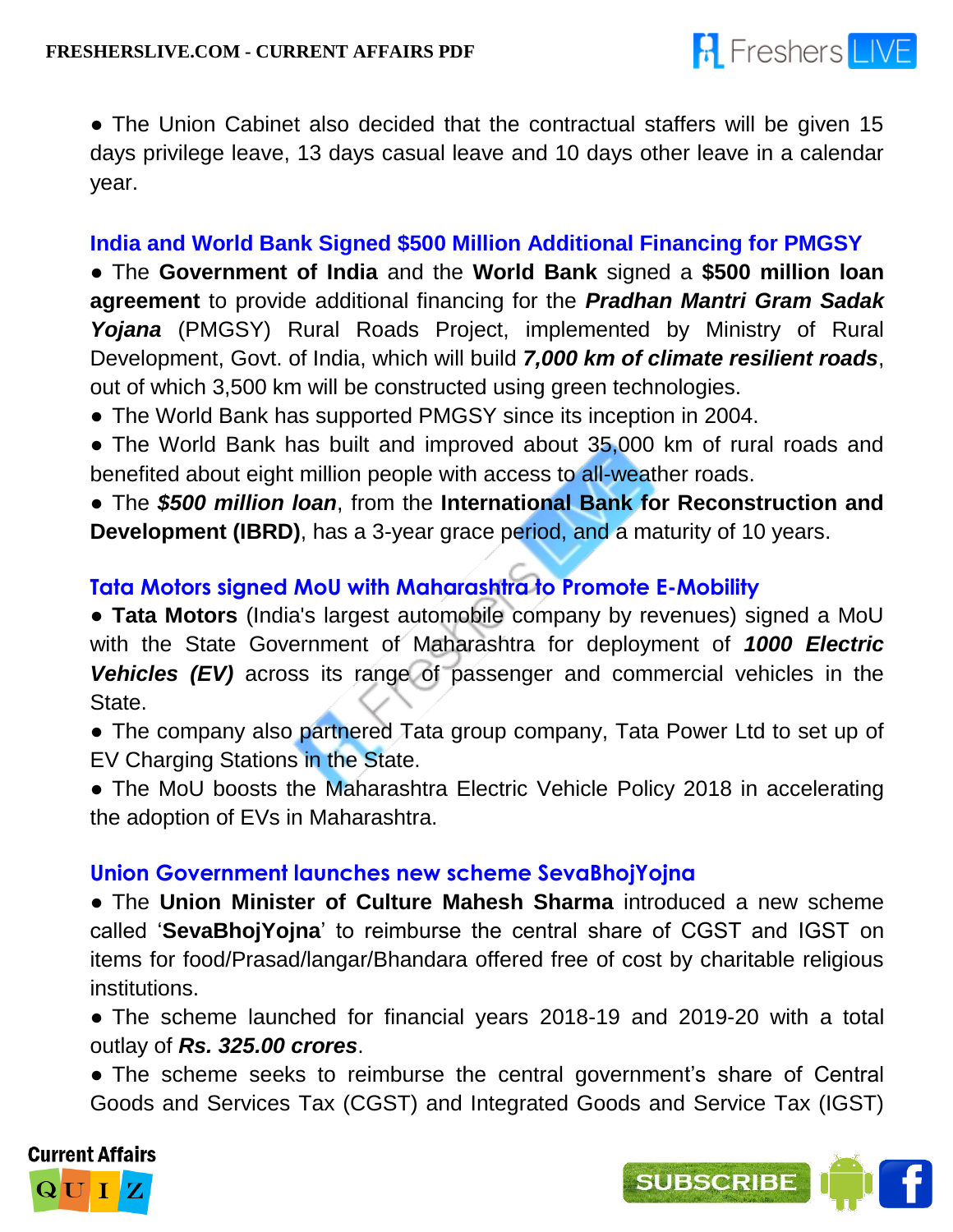

on purchase of raw items such as ghee, edible oil, atta, maida, rava, flour, rice pulses, sugar, and jaggery, which go into preparation of food/Prasad/langar/Bhandara offered free of cost by religious institutions.

• The main objective of the scheme is to lessen the financial burden of such charitable religious institutions, which provide free of cost without any discrimination to the general public and devotees.

#### **India Ranked 113th on Childhood Index**

● According to a Save the Children's "*End of Childhood Index 2018*," **India ranks 113 among 175 countries** with regards to where childhood is threatened as a result of poor health, malnutrition, exclusion from education, child labor, and child marriage.

• The child marriages in India have come down to 15.2% from 21.1% in 2017.

• India jumped three positions up from 116 last year with improvement in India's overall score by 14 points from 754 to 768 on a scale of 1000.

● *Singapore* and *Slovenia* are placed at the top sharing the *first place* in the index and Niger figures at the end of the list at 175.

## *Sports*

**Main Event of 4th International Yoga Day Celebrations to Be Held At Dehradun**

● The main event of **4th International Yoga Day** celebrations will be held at *Dehradun, Uttarakhand* on *21st of June*.

● **Shri Vaidya Rajesh Kotecha, Secretary, Ministry of AYUSH** announced that Dehradun has been selected as the venue for Mass Yoga Demonstration of International Yoga Day.

• Mr. Kotecha is in Dehradun to initiate the preparations regarding this mega event.

## **Yuvraj Singh Awarded 'Most Inspiring Icon of the Year for Social Welfare'**

● Indian star cricketer Yuvraj Singh awarded the 'most inspiring icon of the year for Social Welfare' award by the Dadasaheb Phalke International Film Festival (DIFF) for his exemplary contribution in the field of social welfare.



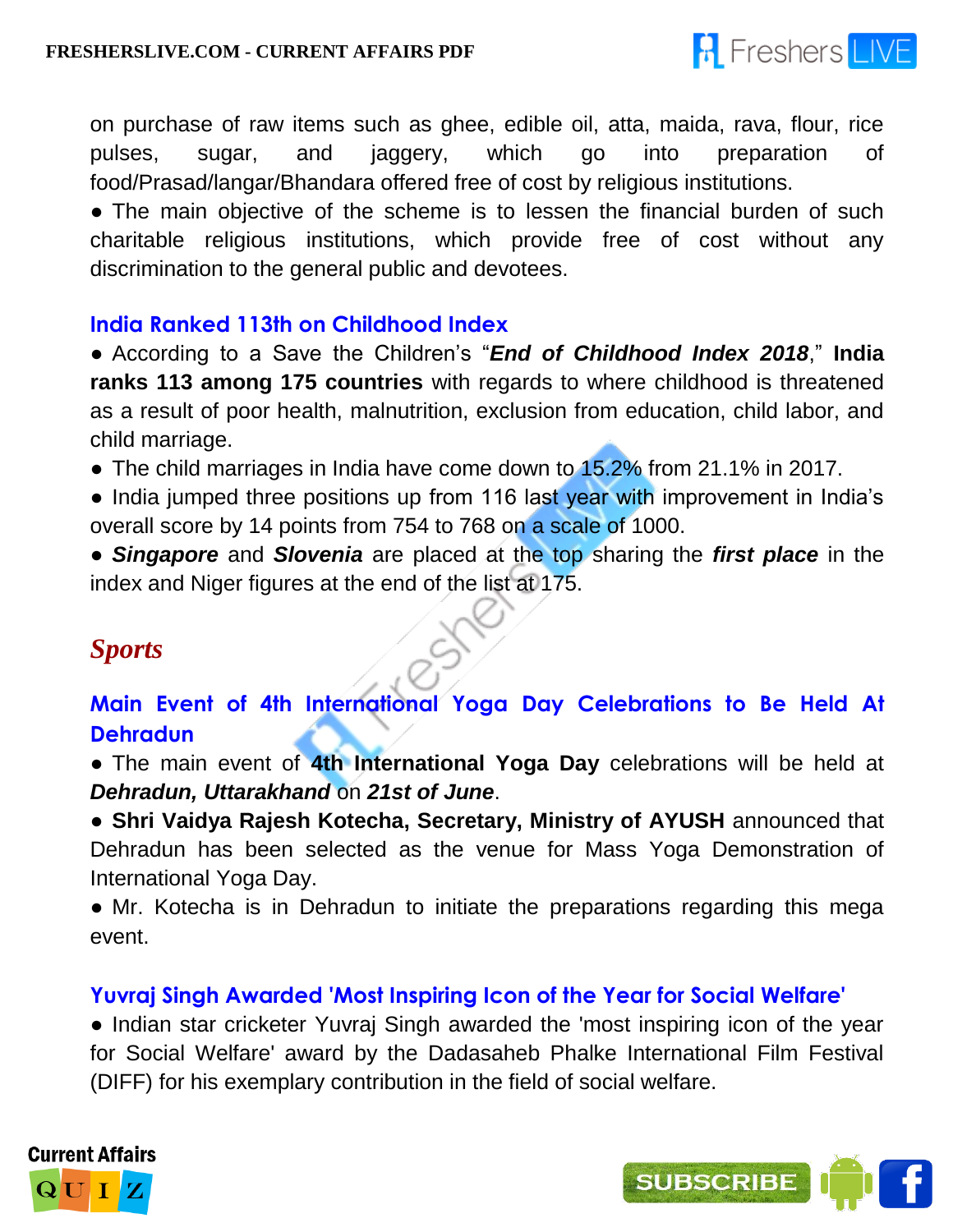

● Yuvraj was diagnosed with cancer (mediastinal seminoma) shortly after the World Cup.

• After successfully completing his chemotherapy cycle in the United States, Yuvraj returned to India in 2012 and made his international comeback in a Twenty20 match against New Zealand.

## **Important Quiz Questions - Weekly**

1) Which state recently launched Gaj Yatra in Garo Hills?

d. India

- a) Meghalaya
- b) Nagaland
- c) Arunachal Pradesh
- d) Madhya Pradesh

2) Who is appointed as President of National Consumer Disputes Redressal Commission?

- a. Shri Suresh Rajan
- b. Shri R K Agrawal
- c. Shri Rajesh Sharma
- d. Shri Naresh Karthick

#### 3) Which government decided to regularize 2 lakh 37,000 contractual teachers?

- a. Kerala
- b. Tamil Nadu
- c. Madhya Pradesh
- d. Bihar

#### 4) Which country released Rs. 33.10 Cr to Nepal for two road Projects?

- a. Pakistan
- b. Saudi Arabia
- c. Indonesia

## 5) Which Ministry signed MoU with Uttar Pradesh recently?

- a. Ministry Of Women And Child **Development**
- b. Ministry of External Affairs
- c. Ministry of Internal Affairs
- d. Ministry of Finance

6) Which company is the third most Valuable Firm globally?

- a. Samsung
- b. Apple
- c. Verizon
- d. Microsoft

7) In which city Third Meeting of India-UK Home Affairs Dialogue held?

- a. New Delhi
- b. Hyderabad
- c. Secunderabad
- d. Chennai

#### 8) Who launched New Messaging App 'Kimbho'?

- a. Patanjali
- b. Ashok Leyland



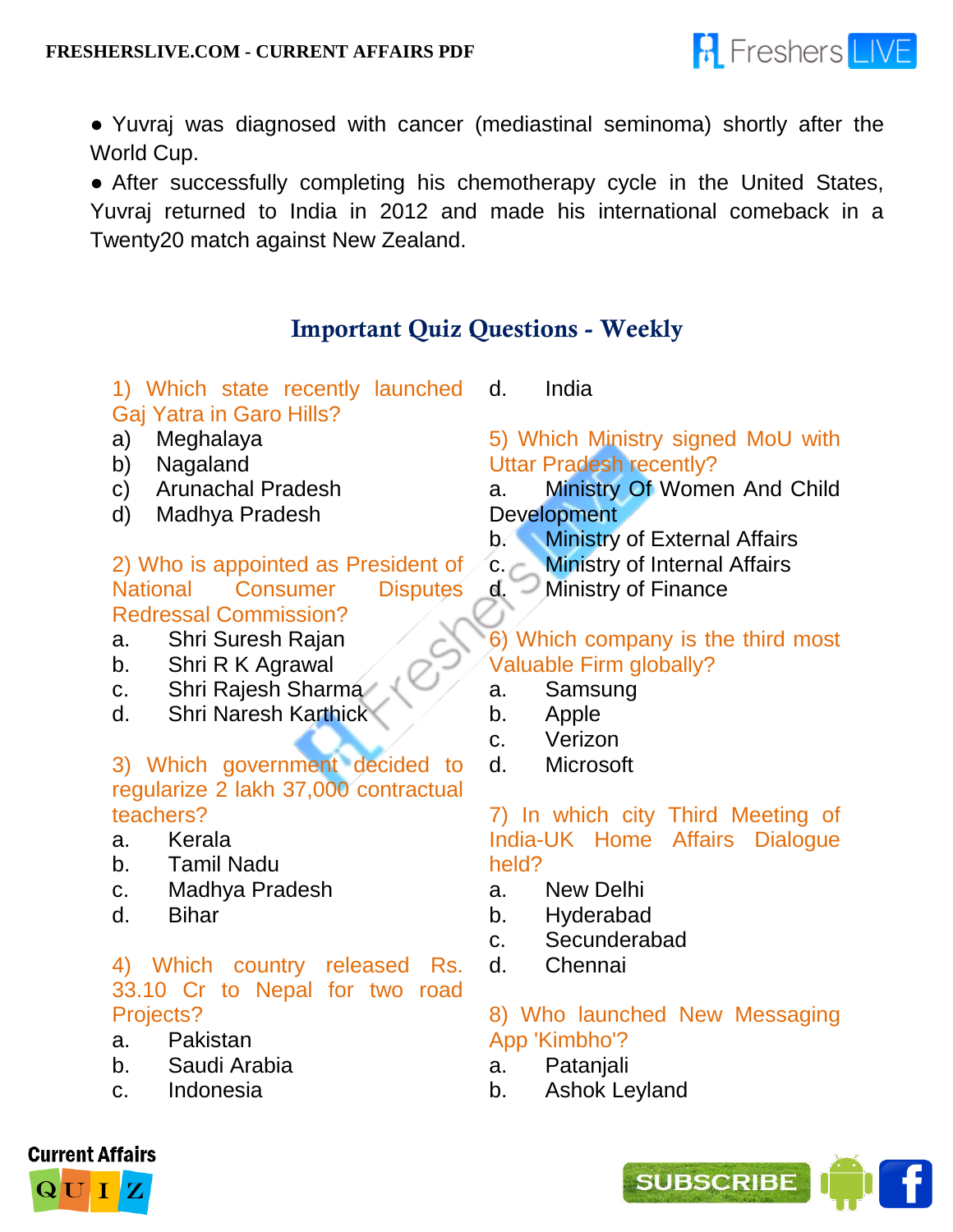

- c. BHEL
- d. Nagpur Limited

## 9) Which day is celebrated as World No Tobacco Day?

- a. June 14th
- b. April 12th
- c. May 31st
- d. March 16th

#### 10) Which bank hiked Interest Rate on Fixed Deposits?

- a. State Bank of India
- b. IndusInd Bank
- c. Canara Bank
- d. Dena Bank

#### 11) Who was awarded 'Most Inspiring Icon of the Year for Social Welfare'?

- a. Virat Kohli
- b. Yuvraj Singh
- c. Sachin Tendulkar
- d. Rahul Dravid

#### 12) Which country signed \$500 Million Additional Financing for PMGSY?

- a. India
- b. Pakistan
- c. Iran
- d. Iraq

#### 13) Which minister launched Online Analytical Tool to Monitor Foreign Contributions under FCRA?

- a. Home Minister
- b. Finance minister
- c. External Affairs Minister
- d. Railways Minister

#### 14) Which company signed MoU with Maharashtra to Promote e-

Mobility?

- a. Tata Motors
- b. Ashok Leyland
- c. L and T Company
- d. Zoho

#### 15) Which state got its own Symbol recently?

- a. Bihar
- b. Tamil Nadu
- c. Kerala
- d. Andhra Pradesh
- 16) Who got 'Santokba Humanitarian' Award recently?
- a. Shri Suresh Kumar
- **b.** Shri Naresh Singh
- c. Shri Kailash Satyarthi
- d. Shri Dinesh Karthik

#### 17) Who received Pulitzer Prize in Music?

- a. Kendrick Lamar
- b. Ryan Kelly
- c. Maneulo Magneto
- d. Andrew Marshall

18) Which Union Minister was deployed Gatekeeper for foreign funding and launched web tool to keep an eye on its flow?

- a. Shri Suresh Kumar
- b. Shri Dinesh Raj
- c. Shri Rajnath Singh
- d. Shri Vivek Kumar